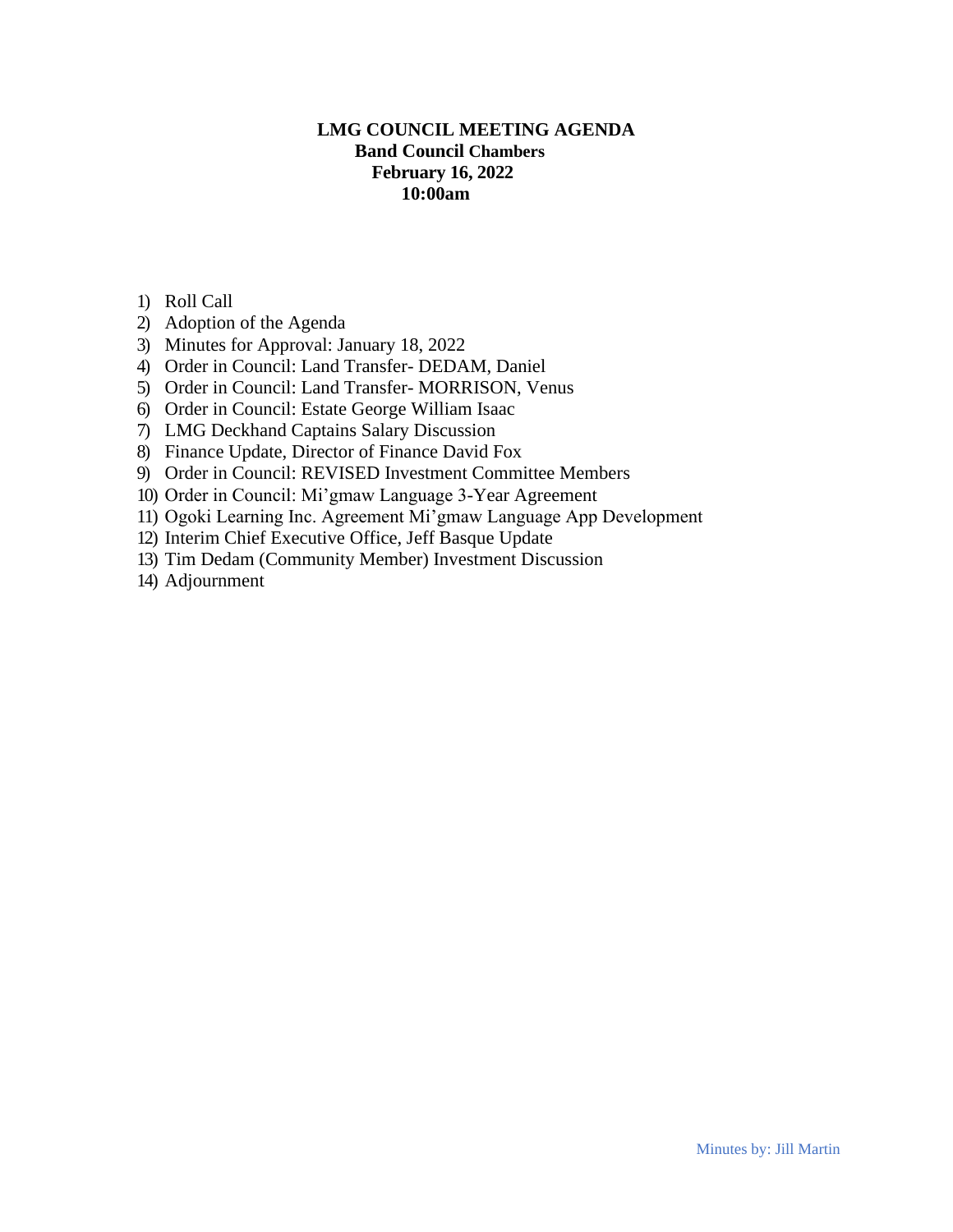## **1. Roll Call**

# **LMG COUNCIL ATTENDEES:**

Chief Darcy Gray (Zoom) Councillor Ali Barnaby (Zoom) Councillor Annette Barnaby (Sick) Councillor Brian Caplin Jr. Councillor Chad Gedeon (Chair) Councillor Gordon Isaac Jr. Councillor Dr. Cathy Martin (Zoom) Councillor George Martin Councillor Kevin Methot Councillor Sky Metallic Councillor Wendell Metallic Councillor Alexander Morrison (Zoom) Councillor Sheila Swasson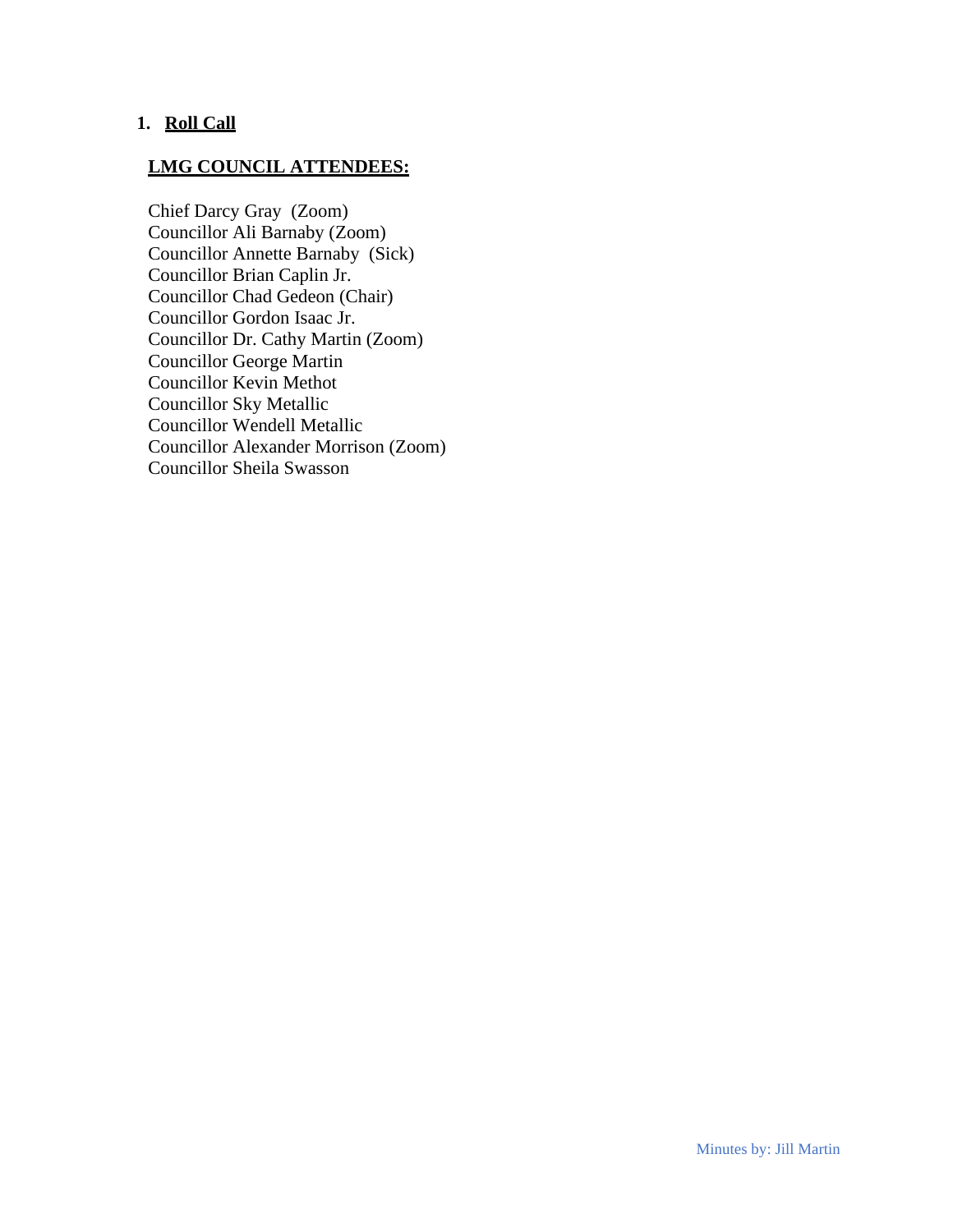#### **2. Adoption of the Agenda**

Chief and Council made a motion to approve the agenda for February 16, 2022.

Moved: Councillor Kevin Methot Second: Councillor Brian Caplin Jr. Passed

#### **3. Minutes for Approval- January 18, 2022**

Chief and Council made a motion to approve the Minutes for January 18, 2022.

Moved: Councillor Sheila Swasson Second: Councillor Kevin Methot Abstain: Councillor Chad Gedeon, Councillor Dr. Cathy Martin Passed

#### **4. Order in Council- Land Transfer: DEDAM, Daniel**

Chief and Council made a motion to approve the Order in Council Land Transfer: DEDAM, Daniel, who completed all financial obligations.

Moved: Councillor George Martin Second: Councillor Wendell Metallic Passed

#### **5. Order in Council: Land Transfer: MORRISON, Venus**

Order in Council: Land Transfer: Morrison, Venus has been tabled until more information is brought forward to the table.

#### **6. Order in Council: Land Transfer Estate George William Federick Isaac**

Chief and Council made a motion to approved the Order in Council: Land Transfer: Estate George William Federick Isaac.

Moved: Councillor Sheila Swasson Second: Councillor Kevin Methot Passed

#### **7. LMG Deckhand Captains**

A discussion took place regarding the Salary for the LMG Deckhand Captains and Chief and Council. A special meeting will take place prior to April will take place for further discussions—with all parties involved.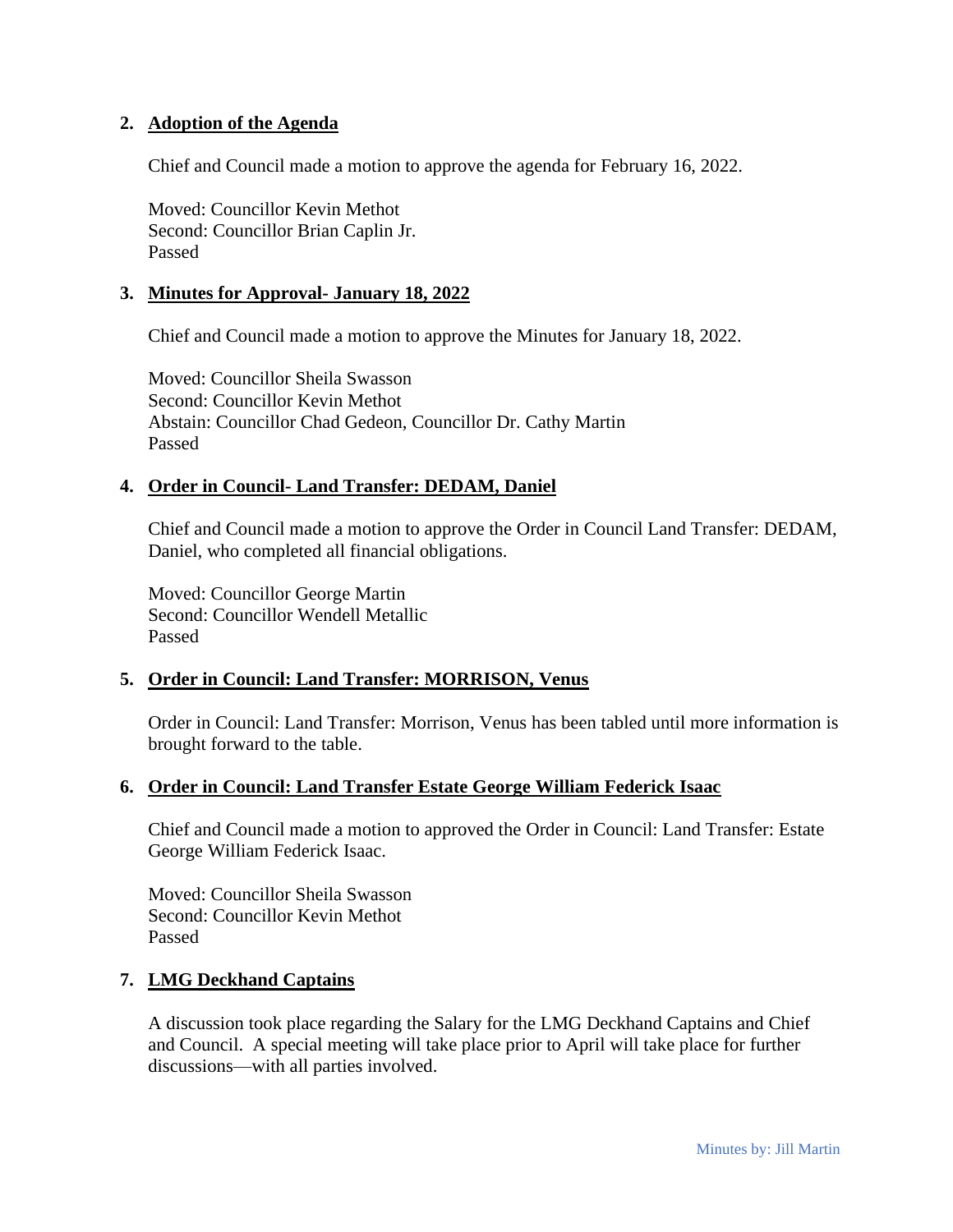#### **8. Director of Finance Update**

Director of Finance, David Fox provided a Financial Update on the following:

- Audit Management Letters

Chief and Council made a motion to approve the Audit Management letter for 2021.

Moved: Councillor Kevin Methot Second: Councillor Gordon Isaac Jr. Passed

- Audit Proposal

Chief and Council made a motion to approved the Audit Proposal submitted by Allan, Paquet & LLP.

Moved: Councillor George Martin Second: Councillor Kevin Methot Passed

RBC- CMHC Renewed Credit Facility

Chief and Council made a motion to approve the RBC- CMHC Renewed Credit Facility.

Moved: Councillor Wendell Metallic Second: Councillor Gordon Isaac Jr. Passed

#### **9. Order in Council: REVISED Investment Committee Members**

Chief and Council made a motion to approve the Order in Council: Revised Investment Committee Members.

Moved: Councillor Sheila Swasson Second: Councillor Wendell Metallic Abstain: Councillor Ali Barnaby, Councillor George Martin and Councillor Brian Caplin Jr., Councillor Sky Metallic Passed